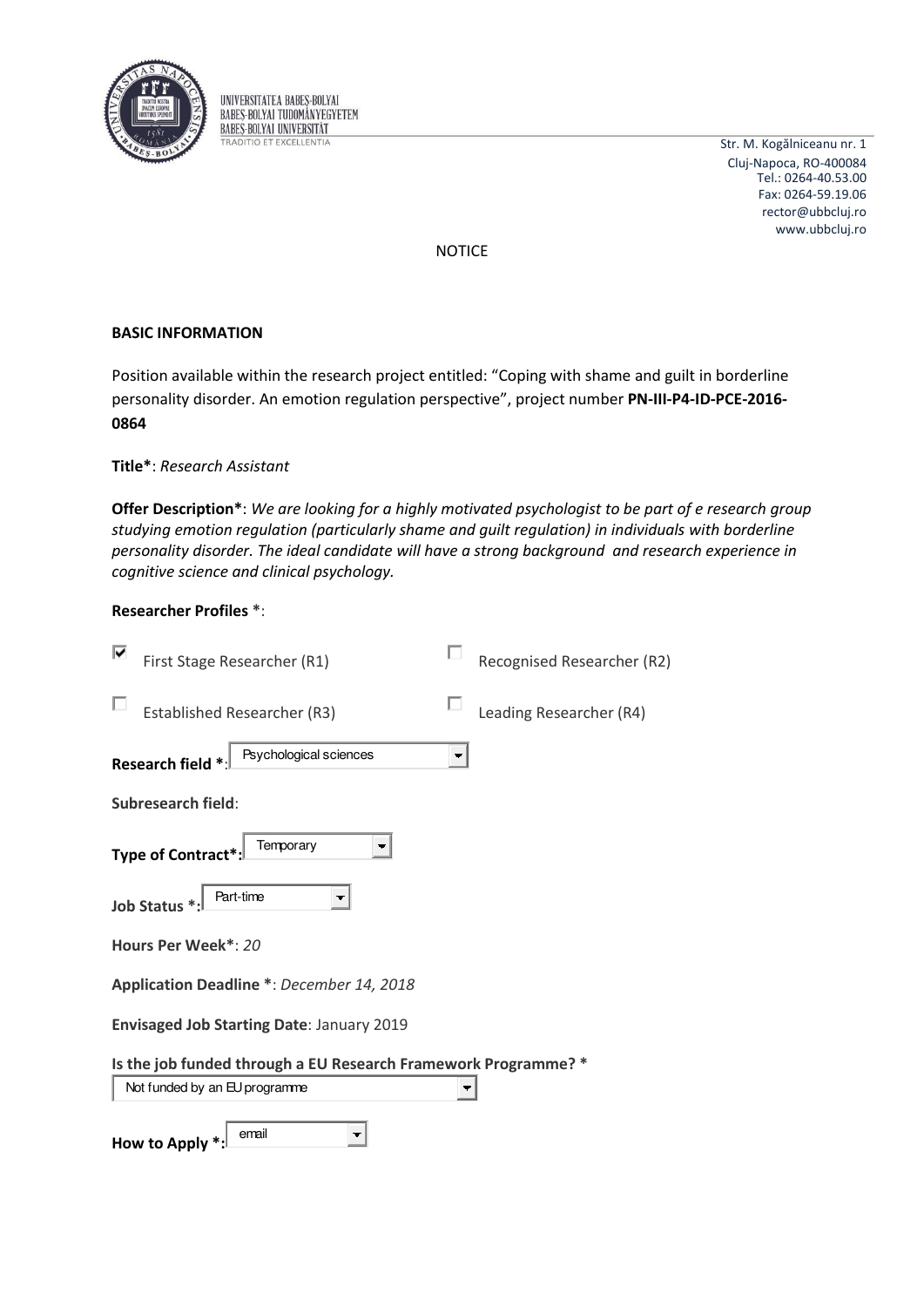#### **HIRING INFO & WORK LOCATION**

**Number of positions available\*:** *1*

**Company/Institute:** Babes-Bolyai University

**Department\*:** *Clinical Psychology and Psychotherapy* 

# **REQUIREMENTS**

|                      | <b>Required Education Level</b> |                        |  |
|----------------------|---------------------------------|------------------------|--|
|                      | Main Research Field*:           | Psychological sciences |  |
| Level*: $\lfloor$    | PhD or equivalent               |                        |  |
|                      | Main Research Field*:           | <b>Please Select</b>   |  |
| Level <sup>*</sup> : | <b>Please Select</b>            |                        |  |

**Skills/Qualifications**: B.A./B.Sc. and M.A/M.Sc. in Psychology

**Specific Requirements**: Hands-on research experience in cognitive and clinical psychology

# **Required Languages**

| <b>ROMANIAN</b><br>Language *       |  |  |
|-------------------------------------|--|--|
| Mother Tongue<br>$\vert$ evel*      |  |  |
| <b>ENGLISH</b><br>Language $*$      |  |  |
| Excellent<br>Level*                 |  |  |
| <b>Required Research Experience</b> |  |  |

| Psychological sciences<br>Research Field * |  |  |  |  |
|--------------------------------------------|--|--|--|--|
| Years of Research Experience *             |  |  |  |  |